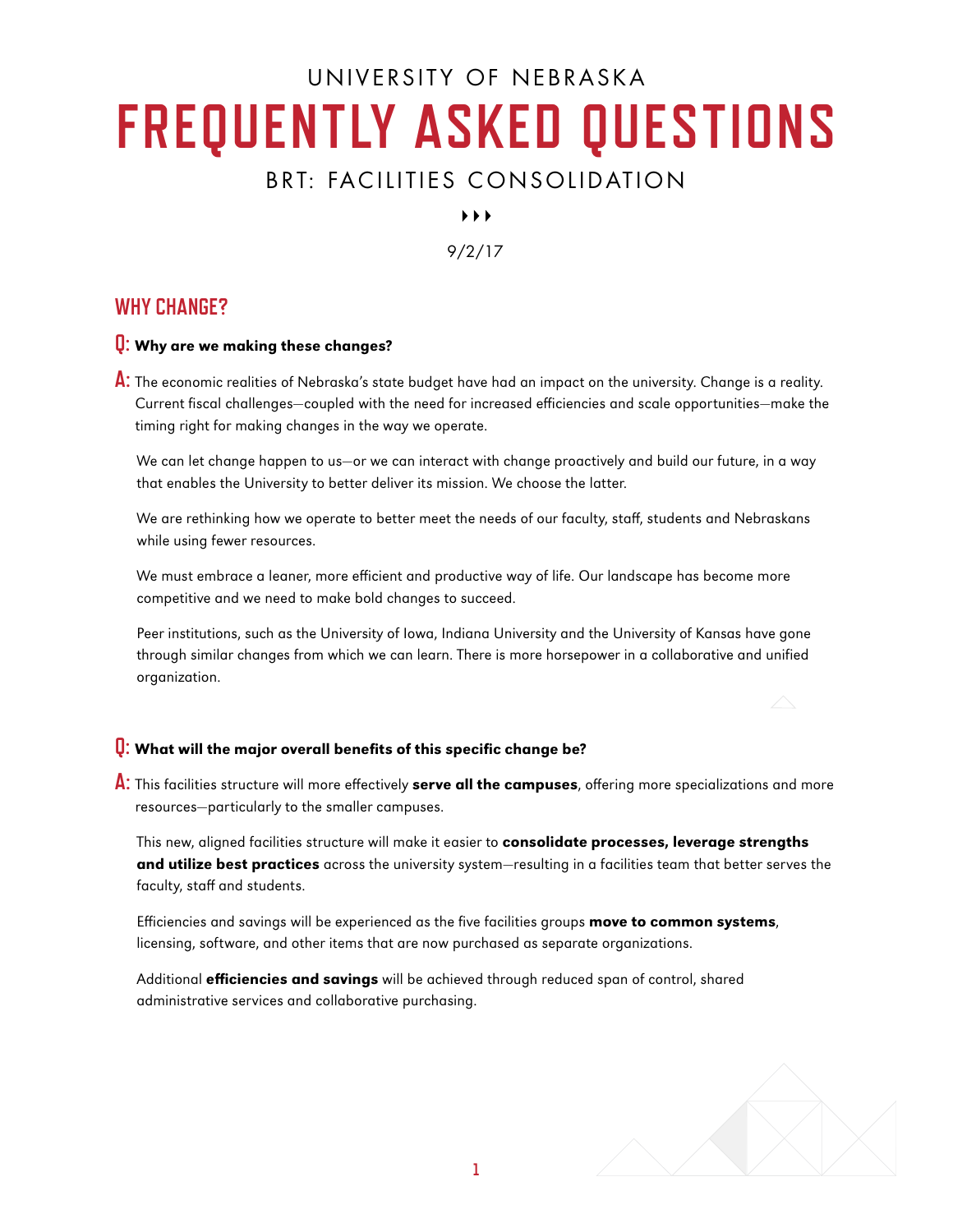#### **Q:** Can you give some examples where the facilities team will accomplish more as a unified group?

**A:** Today, the campuses develop and implement energy initiatives separately. They also utilize different data sets, technology and systems. The University presently spends close to \$50 million annually on purchased utilities.

Working together, facilities can consolidate and standardize future energy initiatives, data and systems, which could net millions in savings University-wide.

Each campus has currently planned energy initiatives and projects that will reduce its cost of purchased utilities over the next 24 months—which will net over \$1M in savings.

A unified facilities group can develop a **comprehensive strategic plan** to speed up these energy reductions and exceed those projections.

A unified facilities group can adopt best practices in facilities processes and technology across the university.

As an example, facilities currently has 4 versions of work order software, which means they're purchasing the same product 4 times—and the end result is higher overall costs. Using one version of work order software not only saves dollars—it also saves time and creates better collaboration, leading to greater overall efficiencies.

Implementing common project management software and adopting similar business practices across the University will result in over \$1 million in savings annually. Back room operations supporting project management initiatives will be streamlined, resulting in more major savings in Facilities.

As an example, both UNMC and UNO Facilities had a Manager of Administration. Both positions are now vacant, but can be supported with one position—reducing costs by \$130,000 annually. Another example: several project manager positions have been vacated through attrition over the past 6 months. With common software are common business practices, those positions will not need to be filled.

#### **Q:** Will any savings be reinvested, or will they all go into meeting the university's budget gap?

**A:** As the President has said, some savings will be reinvested in key areas. For example, some of the savings realized by the ITS group will be reinvested in Information Security. The university budget staff have already factored these reinvestments into the projected savings numbers. With the Facilities and Energy group, savings beyond the target will be reinvested into deferred maintenance programs.

#### **Q:** Is this the only change that will happen in facilities?

**A:** This change specifically relates to leadership and the way we are structured across the University's four campuses. We're still working through all the strategies, but we do know they'll include a range of changes.